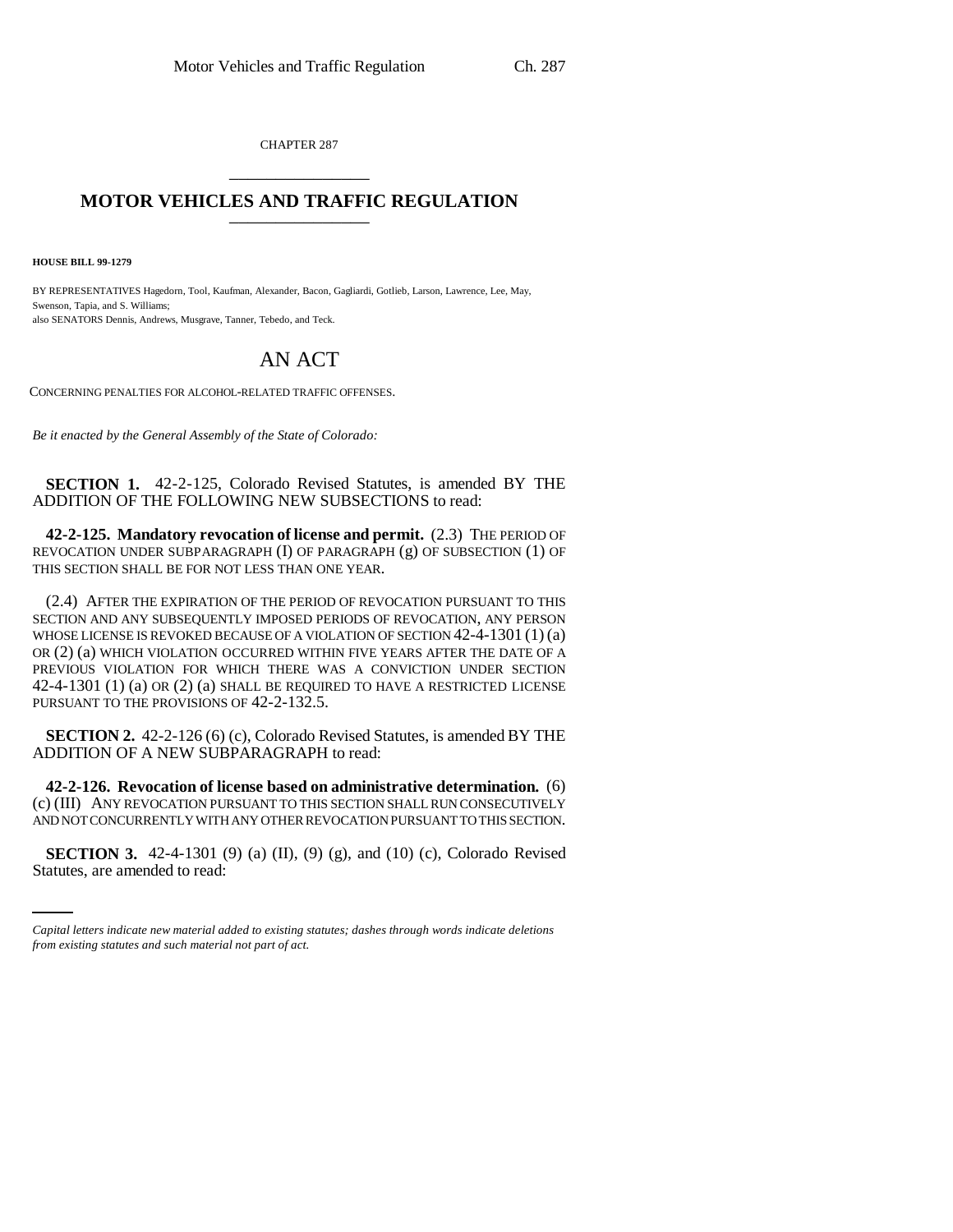**42-4-1301. Driving under the influence - driving while impaired - driving with excessive alcoholic content - tests - penalties - useful public service program - alcohol and drug driving safety program.** (9) (a) (II) Upon a conviction of a violation of paragraph (a) or (c) of subsection (1) or paragraph (a) of subsection (2) of this section, which violation occurred within five years after the date of a previous violation, for which there has been a conviction, of paragraph (a) or (c) of subsection (1) or paragraph (a) of subsection (2) of this section, or of section 18-3-106 (1) (b) (I) or 18-3-205 (1) (b) (I), C.R.S., the offender shall be punished by imprisonment in the county jail for not less than ninety days nor more than one year, and, in addition, the court may impose a fine of not less than five hundred dollars nor more than one thousand five hundred dollars. The minimum period of imprisonment as provided for such violation shall be mandatory, but the court may suspend up to eighty-three EIGHTY days of the period of imprisonment if the offender complies with the provisions of subparagraph (I) of paragraph (f) of this subsection (9). In addition to any other penalty that is imposed, every person who is convicted of a violation to which this subparagraph (II) applies shall perform not less than sixty hours nor more than one hundred twenty hours of useful public service. The performance of the minimum period of service shall be mandatory, and the court shall have no discretion to suspend the mandatory minimum period of performance of such service.

(g) In addition to the penalties prescribed in this subsection (9):

(I) Persons convicted of violations of subsection (1) or (2) of this section are subject to the costs imposed by section 24-4.1-119 (1) (c), C.R.S., relating to the crime victim compensation fund; and

(II) Persons convicted of violations of subsection (1) or paragraph (a) of subsection (2) of this section are subject to an additional penalty surcharge of not less than twenty-five dollars and not more than five hundred dollars for programs to address persistent drunk drivers. Any moneys collected for such surcharge shall be transmitted to the state treasurer, who shall credit the same to the persistent drunk driver cash fund created by section 42-3-130.5; AND

(III) (A) A PERSON CONVICTED OF A VIOLATION OF PARAGRAPH (a) OF SUBSECTION (1) OR OF PARAGRAPH (a) OF SUBSECTION (2) OF THIS SECTION, WHICH VIOLATION OCCURRED WITHIN FIVE YEARS AFTER THE DATE OF A PREVIOUS VIOLATION FOR WHICH THERE WAS A CONVICTION UNDER PARAGRAPH (a) OF SUBSECTION (1) OR PARAGRAPH (a) OF SUBSECTION (2) OF THIS SECTION, SHALL BE REQUIRED TO OBTAIN A RESTRICTED LICENSE PURSUANT TO THE PROVISIONS OF SECTION 42-2-132.5 FOR A PERIOD OF NOT LESS THAN ONE YEAR AFTER REINSTATEMENT.

(B) A PERSON CONVICTED OF A VIOLATION OF PARAGRAPH (a) OF SUBSECTION (1) OR OF PARAGRAPH (a) OF SUBSECTION (2) OF THIS SECTION, WHICH VIOLATION DID NOT OCCUR WITHIN FIVE YEARS AFTER THE DATE OF A PREVIOUS VIOLATION FOR WHICH THERE WAS A CONVICTION UNDER PARAGRAPH (a) OF SUBSECTION (1) OR PARAGRAPH (a) OF SUBSECTION (2) OF THIS SECTION, SHALL BE REQUIRED TO OBTAIN A RESTRICTED LICENSE PURSUANT TO THE PROVISIONS OF SECTION 42-2-132.5 FOR A PERIOD OF NOT LESS THAN SIX MONTHS AFTER REINSTATEMENT.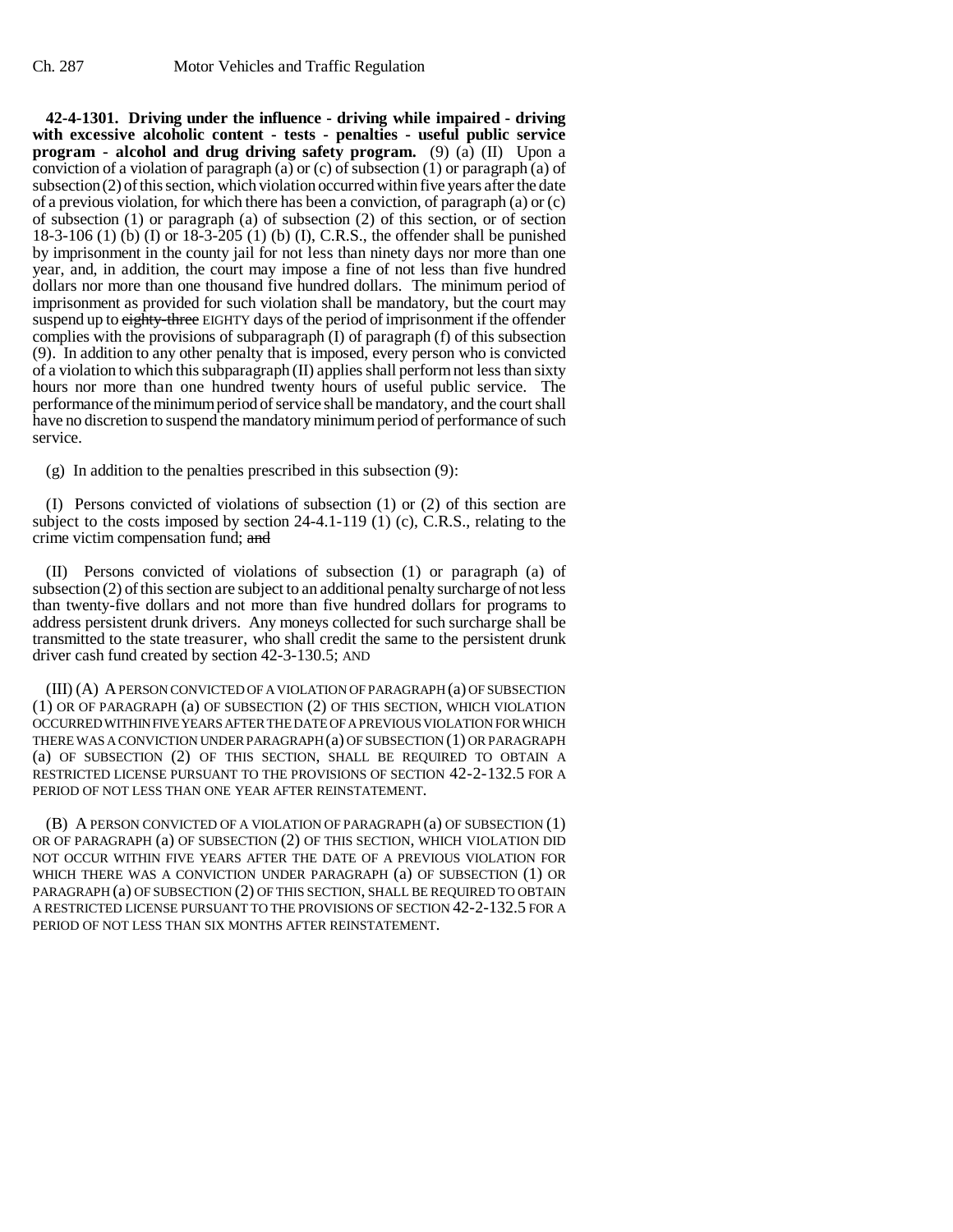(10) (c) An alcohol and drug evaluation shall be conducted on all persons convicted of a violation of subsection (1) or (2) of this section, AND A COPY OF THE REPORT OF THE EVALUATION SHALL BE PROVIDED TO SUCH PERSON. The report shall be made available to and shall be considered by the court prior to sentencing unless the court proceeds to immediate sentencing pursuant to the provisions of paragraph (e) of subsection (9) of this section. The report shall contain the defendant's prior traffic record, characteristics and history of alcohol or drug problems, and amenability to rehabilitation. The report shall include a recommendation as to alcohol and drug driving safety education or treatment for the defendant. The alcohol evaluation shall be conducted and the report prepared by a person who is trained and knowledgeable in the diagnosis of chemical dependency. Such person's duties may also include appearing at sentencing and probation hearings as required, referring defendants to education and treatment agencies in accordance with orders of the court, monitoring defendants in education and treatment programs, notifying the probation department and the court of any defendant failing to meet the conditions of probation or referral to education or treatment, appearing at revocation hearings as required, and providing assistance in data reporting and program evaluation. For the purpose of this subsection (10), "alcohol and drug driving safety education or treatment" means either level I or level II education or treatment programs that are approved by the division of alcohol and drug abuse. Level I programs are to be short-term, didactic education programs. Level II programs are to be therapeutically oriented education, long-term outpatient, and comprehensive residential programs. Any defendant sentenced to level I or level II programs shall be instructed by the court to meet all financial obligations of such programs. If such financial obligations are not met, the sentencing court shall be notified for the purpose of collection or review and further action on the defendant's sentence. Nothing in this section shall prohibit treatment agencies from applying to the state for funds to recover the costs of level II treatment for defendants determined to be indigent by the court.

**SECTION 4.** Part 1 of article 2 of title 42, Colorado Revised Statutes, is amended BY THE ADDITION OF A NEW SECTION to read:

**42-2-132.5. Restricted licenses following alcohol conviction.** (1) FOLLOWING THE PERIOD OF REVOCATION PURSUANT TO SUBSECTION (5) OF THIS SECTION OR SECTION 42-2-125 AND ANY SUBSEQUENTLY IMPOSED PERIOD OF REVOCATION, ANY PERSON WHO HAS BEEN CONVICTED ON TWO OR MORE OCCASIONS OF AN OFFENSE UNDER SECTION 42-4-1301 (1) (a) OR (2) (a) WHICH OFFENSES WERE COMMITTED WITHIN A PERIOD OF FIVE YEARS SHALL BE REQUIRED TO HOLD A RESTRICTED LICENSE PURSUANT TO THIS SECTION FOR AT LEAST ONE YEAR PRIOR TO BEING ELIGIBLE TO OBTAIN ANY OTHER DRIVER'S LICENSE ISSUED UNDER THIS ARTICLE 2.

(2) FOLLOWING THE PERIOD OF REVOCATION PURSUANT TO SUBSECTION (5) OF THIS SECTION OR SECTION 42-2-125 AND ANY SUBSEQUENTLY IMPOSED PERIOD OF REVOCATION, ANY PERSON WHO HAS BEEN CONVICTED OF AN OFFENSE UNDER SECTION 42-4-1301 (1) (a) OR (2) (a) WHICH OFFENSE WAS NOT COMMITTED WITHIN A PERIOD OF FIVE YEARS OF AN OFFENSE UNDER SECTION  $42-4-1301(1)$  (a) OR (2) (a) SHALL BE REQUIRED TO HOLD A RESTRICTED LICENSE PURSUANT TO THIS SECTION FOR AT LEAST SIX MONTHS PRIOR TO BEING ELIGIBLE TO OBTAIN ANY OTHER DRIVER'S LICENSE ISSUED UNDER THIS ARTICLE 2.

(3) (a) THE DEPARTMENT SHALL ISSUE A RESTRICTED LICENSE UNDER THIS SECTION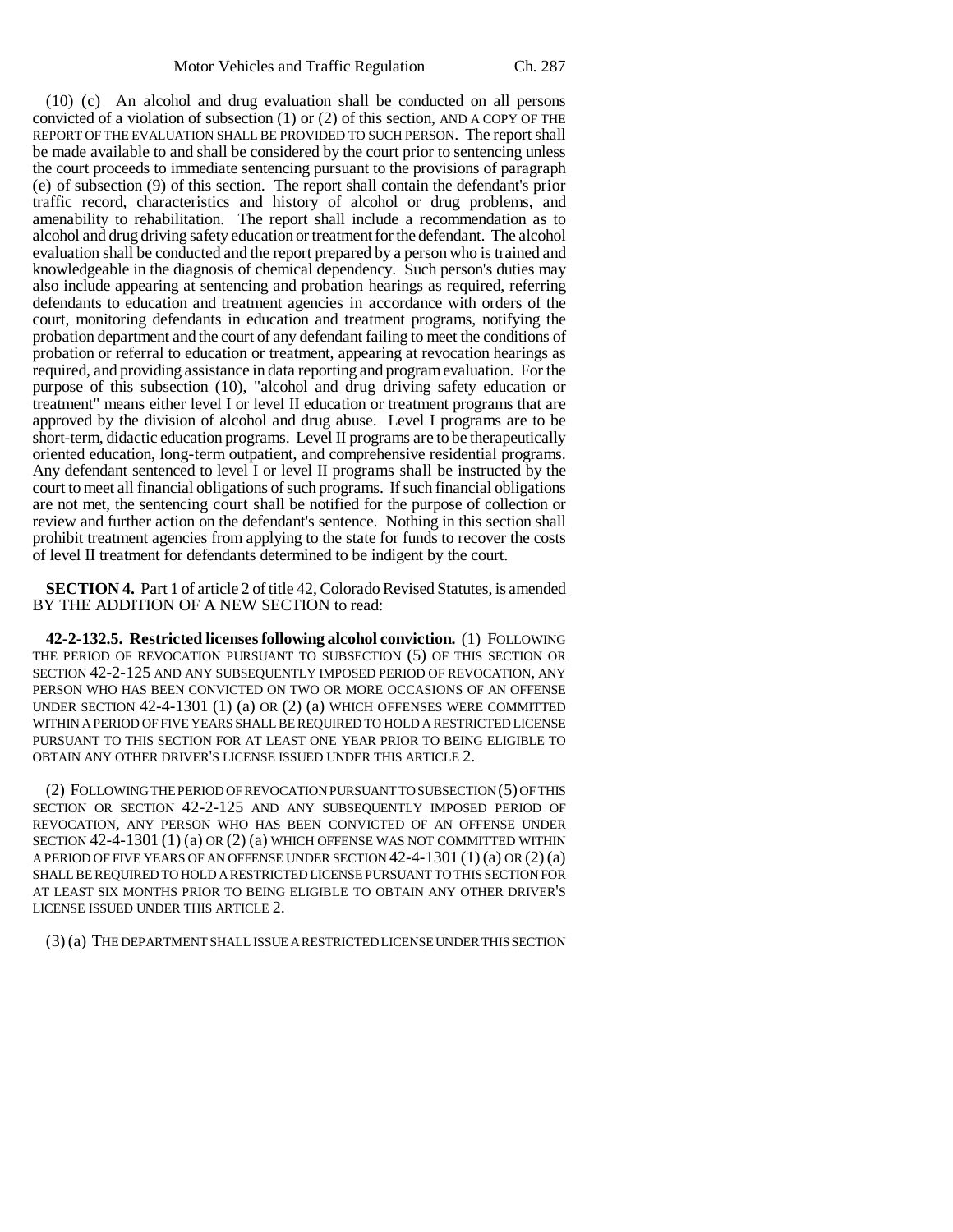## Ch. 287 Motor Vehicles and Traffic Regulation

IF THE DEPARTMENT RECEIVES FROM THE PERSON AN AFFIDAVIT STATING THAT THE PERSON HAS OBTAINED AT THE PERSON'S OWN EXPENSE A SIGNED LEASE AGREEMENT FOR THE INSTALLATION AND USE OF AN APPROVED IGNITION INTERLOCK DEVICE, AS DEFINED IN SECTION 42-2-126.1 (6), IN EACH MOTOR VEHICLE ON WHICH THE PERSON'S NAME APPEARS ON THE REGISTRATION AND ANY OTHER VEHICLE THAT THE PERSON MAY DRIVE DURING THE PERIOD OF THE RESTRICTED LICENSE. A COPY OF EACH SIGNED LEASE AGREEMENT SHALL BE ATTACHED TO THE AFFIDAVIT.

(b) THE TERMS OF THE RESTRICTED LICENSE SHALL INCLUDE THAT THE PERSON SHALL NOT DRIVE A MOTOR VEHICLE OTHER THAN A VEHICLE IN WHICH AN APPROVED IGNITION INTERLOCK DEVICE, AS DEFINED BY SECTION 42-2-126.1 (6), IS INSTALLED.

(4) (a) THE LEASING AGENCY FOR ANY APPROVED IGNITION INTERLOCK DEVICE SHALL REMIT A FILING FEE IN THE AMOUNT OF THIRTY-THREE DOLLARS FOR EACH PERSON LEASING A DEVICE TO COVER PROGRAM START-UP AND OPERATIONAL COSTS INCURRED BY THE DEPARTMENT AND THE DEPARTMENT OF PUBLIC HEALTH AND ENVIRONMENT. THE LEASING AGENCY SHALL REMIT THE FEES TO THE STATE TREASURER, WHO SHALL CREDIT THE FEES TO THE INTERLOCK FUND, CREATED IN SECTION 42-2-126.1 (2.5).

(b) NOTWITHSTANDING THE AMOUNT SPECIFIED FOR THE FEE IN PARAGRAPH (a) OF THIS SUBSECTION (3), THE EXECUTIVE DIRECTOR OF THE DEPARTMENT BY RULE OR AS OTHERWISE PROVIDED BY LAW MAY REDUCE THE AMOUNT OF THE FEE IF NECESSARY PURSUANT TO SECTION 24-75-402 (3), C.R.S., TO REDUCE THE UNCOMMITTED RESERVES OF THE FUND TO WHICH ALL OR ANY PORTION OF THE FEE IS CREDITED. AFTER THE UNCOMMITTED RESERVES OF THE FUND ARE SUFFICIENTLY REDUCED, THE EXECUTIVE DIRECTOR OF THE DEPARTMENT BY RULE OR AS OTHERWISE PROVIDED BY LAW MAY INCREASE THE AMOUNT OF THE FEE AS PROVIDED IN SECTION 24-75-402 (4), C.R.S.

(c) THE LEASING AGENCY SHALL CHECK THE DEVICE AT LEAST ONCE EVERY SIXTY DAYS TO ENSURE THAT THE DEVICE IS OPERATING AND THAT THERE HAS BEEN NO TAMPERING WITH THE DEVICE. IF THE LEASING AGENCY DETECTS THAT THERE HAS BEEN TAMPERING WITH THE DEVICE, THE LEASING AGENCY SHALL NOTIFY THE DEPARTMENT OF THAT FACT WITHIN FIVE DAYS OF THE DETECTION.

(5) THE LICENSE OF ANY PERSON WHO HAS OBTAINED A RESTRICTED LICENSE UNDER THE PROVISIONS OF THIS SECTION WHO VIOLATES THE TERMS OF THE RESTRICTED LICENSE OR WHO TAMPERS WITH OR DISCONNECTS AN INTERLOCK DEVICE SHALL BE REVOKED FOR A PERIOD OF NOT LESS THAN ONE YEAR FROM THE DATE THAT THE DEPARTMENT RECEIVES EVIDENCE THAT THE TERMS OF THE RESTRICTED LICENSE HAVE BEEN VIOLATED OR THE INTERLOCK DEVICE HAS BEEN TAMPERED WITH OR DISCONNECTED. THE PERSON SHALL BE ENTITLED TO A HEARING ON THE LICENSE REVOCATION.

**SECTION 5.** The introductory portion to 42-2-126.1 (1), Colorado Revised Statutes, is amended, and the said 42-2-126.1 is further amended BY THE ADDITION OF A NEW SUBSECTION, to read:

**42-2-126.1. Probationary licenses for persons convicted of alcohol-related driving offenses - ignition interlock devices - fees - interlock fund created -**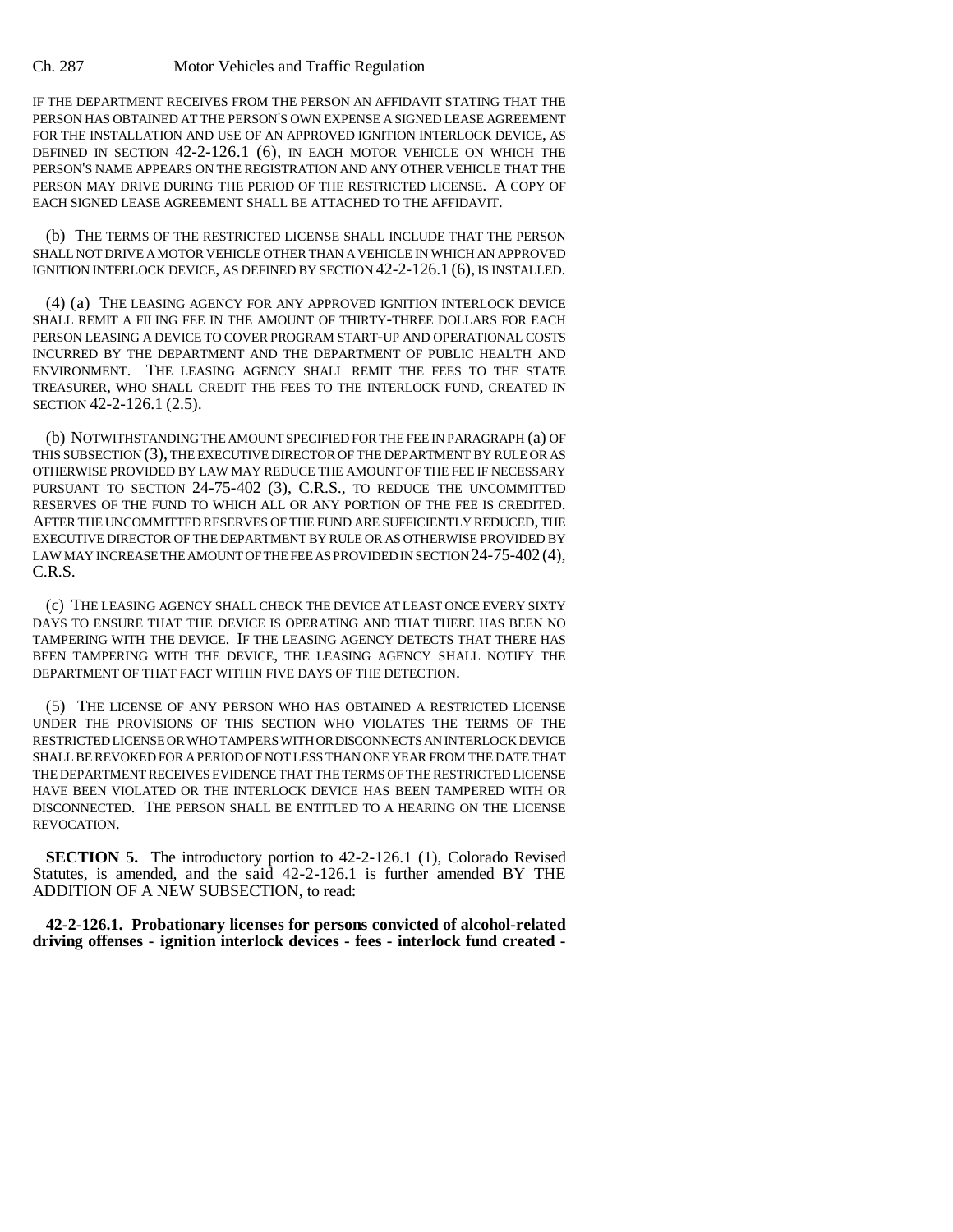**violations of probationary license - repeal.** (1) EXCEPT AS PROHIBITED BY SUBSECTION (1.5) OF THIS SECTION, a person whose driver's license or provisional driver's license has been revoked because of a violation of any provision of section 42-4-1301 (1) (a), (1) (b), or (2) or has been revoked under any provision of section 42-2-125 (1) (g) or (1) (i), 42-2-126, or 42-2-202 may apply for a probationary license under the provisions of this section as follows:

(1.5) NO PERSON WHO HAS BEEN CONVICTED ON TWO OR MORE OCCASIONS OF AN OFFENSE UNDER SECTION 42-4-1301 (1) (a) OR (2) (a) FOR OFFENSES COMMITTED WITHIN A PERIOD OF FIVE YEARS SHALL BE ELIGIBLE FOR A PROBATIONARY LICENSE PURSUANT TO THIS SECTION UNTIL SUCH PERSON'S LICENSE HAS BEEN REVOKED FOR A PERIOD OF AT LEAST ONE YEAR DURING WHICH THE PERSON HAS NO VIOLATIONS UNDER THIS TITLE.

**SECTION 6.** 42-2-132 (2) (a), Colorado Revised Statutes, is amended to read:

**42-2-132. Period of suspension or revocation.** (2) (a) (I) Any person whose license or privilege to drive a motor vehicle on the public highways has been revoked is not entitled to apply for a probationary license, and, except as provided in paragraph (b) of this subsection  $(2)$  and in sections 42-2-125, 42-2-126, 42-2-138, 42-2-205, and 42-7-406, such person is not entitled to make application for a new license until the expiration of one year from the date on which the revoked license was surrendered to and received by the department; then such person may make application for a new license as provided by law.

(II) Following the period of revocation set forth in this subsection (2), the department shall not issue a new license unless and until it is satisfied that such person has demonstrated knowledge of the laws and driving ability through the appropriate motor vehicle testing process and that such person whose license was revoked pursuant to section 42-2-125 for an alcohol- or drug-related driving offense has completed not less than a level II alcohol and drug education and treatment program certified by the division of alcohol and drug abuse pursuant to section 42-4-1301 (10).

(III) In the case of a minor driver or a provisional driver whose license has been revoked as a result of one conviction for any offense provided for in section 42-4-1301 (1) or (2), the minor driver or provisional driver, unless otherwise required after an evaluation made by an alcohol and drug evaluation specialist certified by the division of alcohol and drug abuse, must complete a level I alcohol and drug education program certified by the division of alcohol and drug abuse pursuant to section 42-4-1301 (10).

(IV) ANY PERSON WHOSE LICENSE OR PRIVILEGE TO DRIVE A MOTOR VEHICLE ON THE PUBLIC HIGHWAYS HAS BEEN SUSPENDED BECAUSE SUCH PERSON HAS BEEN CONVICTED ON TWO OR MORE OCCASIONS OF AN OFFENSE UNDER SECTION 42-4-1301  $(1)(a)$  OR  $(2)(a)$  WHICH OFFENSES WERE COMMITTED WITHIN A PERIOD OF FIVE YEARS SHALL BE REQUIRED TO PRESENT AN AFFIDAVIT STATING THAT THE PERSON HAS OBTAINED AT THE PERSON'S OWN EXPENSE A SIGNED LEASE AGREEMENT FOR THE INSTALLATION AND USE OF AN APPROVED IGNITION INTERLOCK DEVICE, AS DEFINED IN SECTION 42-2-126.1 (6), IN EACH MOTOR VEHICLE ON WHICH THE PERSON'S NAME APPEARS ON THE REGISTRATION AND ANY OTHER VEHICLE THAT THE PERSON MAY